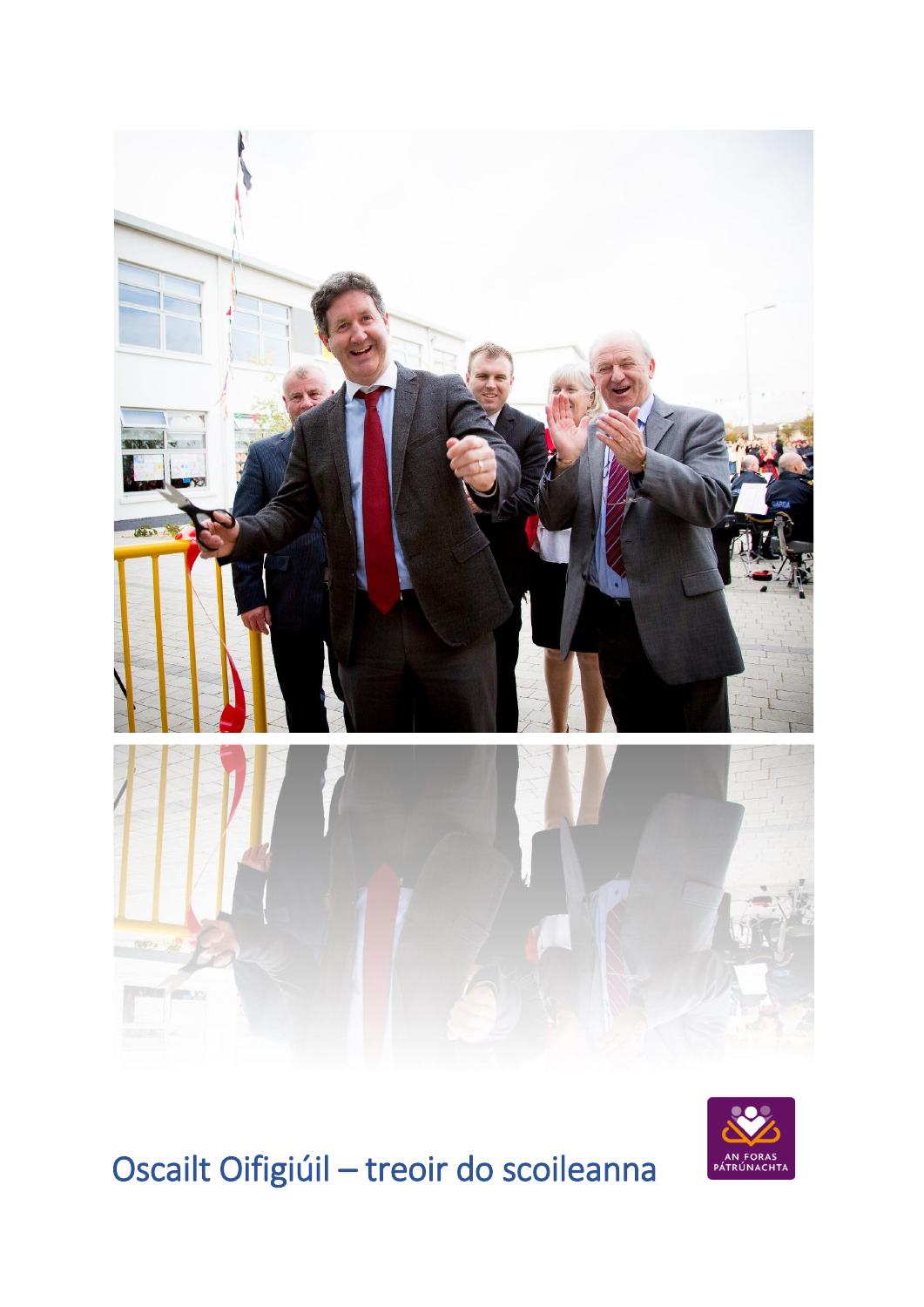## *Is lá mór é don scoil go bhfuil an ceiliúradh seo ag tarlú. Comhghairdeas libh!*

Molaimid an ócáid a choinneáil simplí. Is é an bealach is éasca chun é a eagrú ná coiste a bhunú a chabhróidh le gach gné den lá. Tá roinnt eolais sa cháipéis seo a thacóidh libh agus sibh ag pleanáil na hócáide. Tá an t-eolas roinnte ina dhá chuid; An Ócáid a Phleanáil agus An Ócáid Féin.

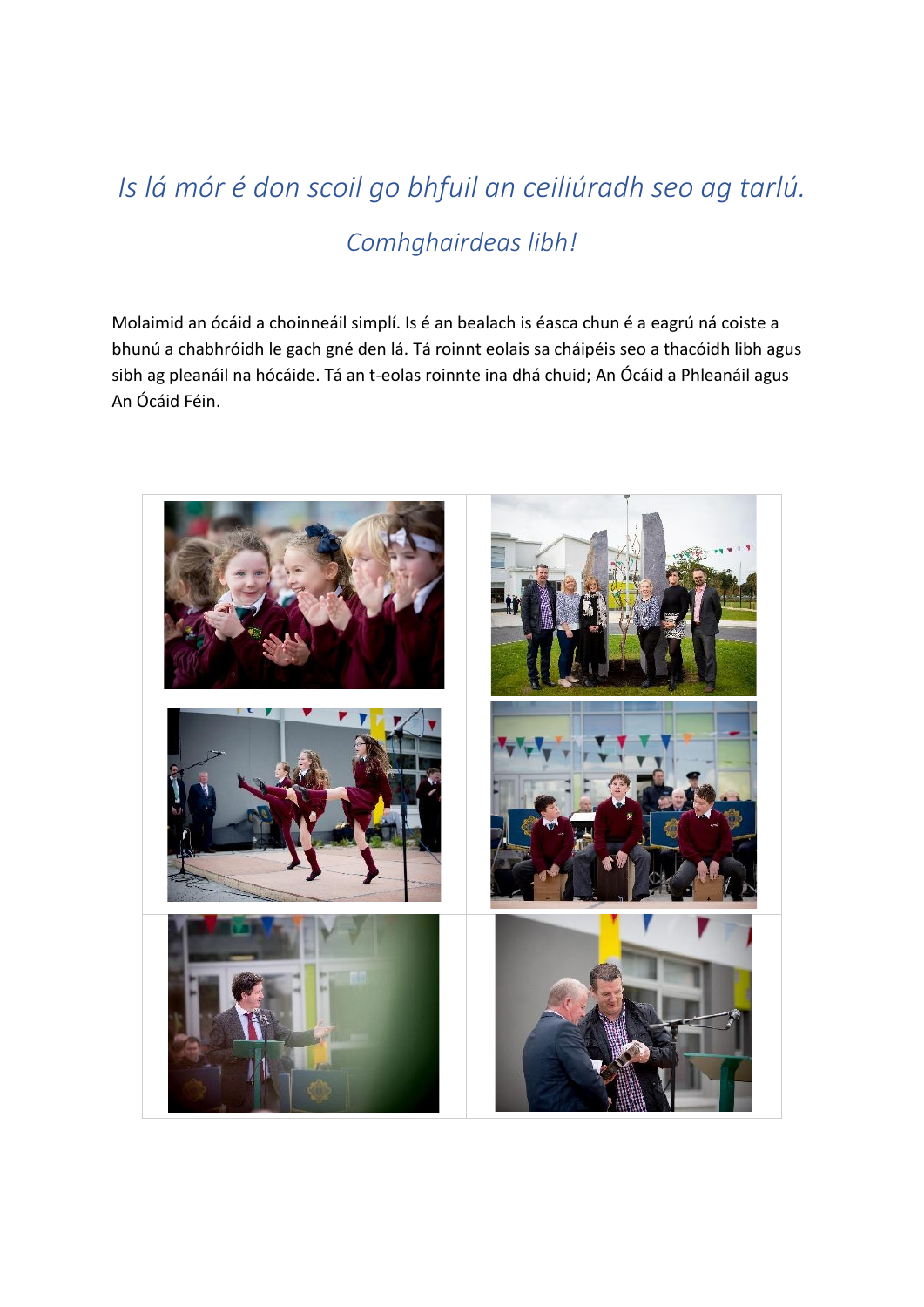## **An Ócáid a phleanáil**

#### **An Chéad Chéim; Fógra agus Dáta**

Níor cheart tús a chur leis an bpleanáil go dtí go mbeidh an scoil bogtha isteach go hiomlán san fhoirgneamh nua mar gheall ar mhoill a d'fhéadfadh teacht chun cinn.

Is iad mí Bealtaine agus mí an Mheithimh an dá mhí is fearr sa bhliain an ócáid a eagrú mar gheall ar an aimsir, solas an lae agus fáil ar aíonna. Is é Dé hAoine an lá is fearr den tseachtain chun ócáid a reáchtáil. Is leis an scoil an rogha maidir le cén t-am an ceiliúradh a thosú ach tarlaíonn na hócáidí le linn am scoile ionas go mbeidh na daltaí in ann ceol/damhsa/eile a dhéanamh.

Moltar fógra cúpla mí a thabhairt d'aíonna teacht chuig an ócáid. Ba cheart 2 – 3 mhí a chur ar leataobh leis na hullmhúcháin go léir a dhéanamh.

#### **Áit**

An mbeidh an ócáid ar siúl sa halla nó taobh amuigh? Bíonn sé deacair a mheas cén líon daoine a thiocfaidh chuig an ócáid. Bí cinnte go mbeidh spás mór go leor agaibh chun freastal ar an líon daoine a fhaigheann cuireadh. Má shocraíonn an scoil an ócáid a chur ar siúl taobh amuigh, bíodh plean i bhfeidhm maidir le drochaimsir agus an ócáid a chur ar siúl laistigh ar ghearrfhógra.

#### **Aoi**

An bhfuil aoi speisialta ar intinn agaibh? D'fhéadfaí moltaí a fháil ag cruinniú foirne/boird nó d'fheadfaí breathnú ar liosta iar-Ambasadóirí Sheachtain na Gaeilge, mar shampla.

#### **Seo a leanas aíonna a bhí i láthair ag ócáidí le déanaí:**

- GS Éadan Doire (Mícheál Ó Muircheartaigh, laoch spóirt & Gaeilgeoir)
- GS Bharra (Ciarán Kilkenny, imreoir le BÁC & Gaeilgeoir)
- GS an Chuilinn (An Taoiseach Leo Varadkar, TD an cheantair)
- GS Mhic Aodha (Richard Bruton, Aire Oideachais)
- GS Liatroma (Joe Mc Hugh, Aire Oideachais)

#### **Árachas**

Cuir Ciarán Doyle in Aston Lark (grúpscéim AFP) ar an eolas mar gheall ar an ócáid. Cuirfidh sé in iúl duit an mbeidh aon árachas breise ag teastáil: [ciaran.doyle@astonlark.ie](mailto:ciaran.doyle@astonlark.ie) / 053- 9155672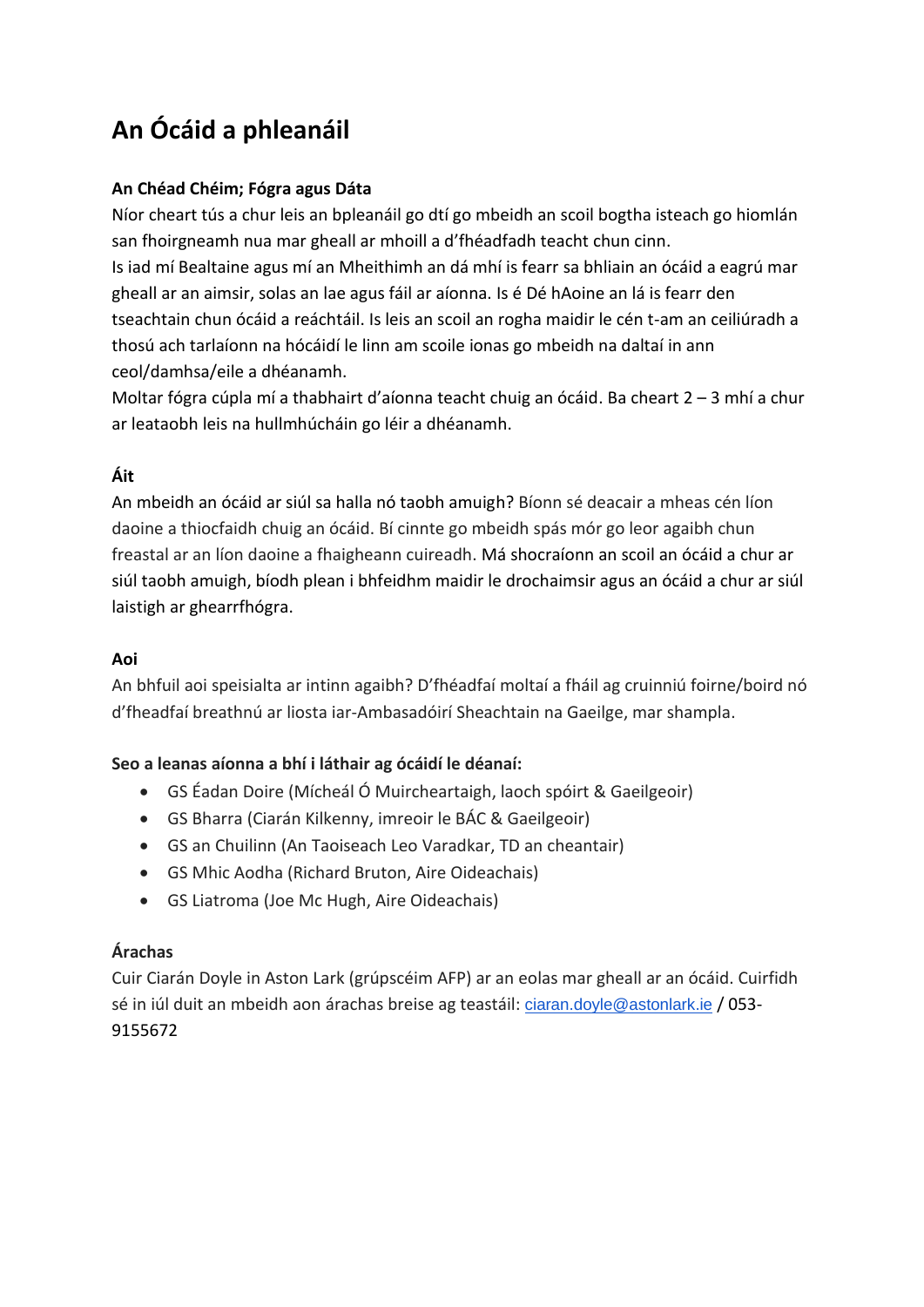#### **An Cuireadh**

Is féidir iarraidh ar ealaíontóir sa phobal scoile/dearthóir grafaice/daltaí an cuireadh a dhearadh. Moltar do scoileanna cinneadh a thógáil faoi cé acu an seolfar cuirí sa phost nó ar r-phost. Tá sampla de chuireadh le feiceáil in Aguisín 1. Tá lógó An Foras Pátrúnachta le bheith curtha ar an gcuireadh (ar fáil ón oifig). Is fiú RSVP a chur ar na cuirí ionas go mbeidh tuairim agaibh ar an líon daoine a bheidh ann ar an lá.

#### **Cuirí**

Déan liosta de na daoine a bhfuil cuireadh le seoladh chucu. Seo thíos roinnt moltaí:

- $\Rightarrow$  Polaiteoirí áitiúla a bhí cabhrach sa phróiseas
- $\Rightarrow$  An Foras Pátrúnachta (Foireann agus Stiúrthóirí)
- $\Rightarrow$  Baill an Bhoird Bhainistíochta agus Iarbhaill Bhoird
- $\Rightarrow$  Tuismitheoirí agus Iarthuismitheoirí a thacaigh leis an scoil
- $\Rightarrow$  Iardhaltaí
- $\Rightarrow$  Bunaitheoirí na scoile
- $\Rightarrow$  Pobal na Gaeilge sa cheantar & eagrais Ghaeilge
- $\Rightarrow$  Garda Pobail/Garda le Gaeilge
- $\Rightarrow$  Sagart (nó eile ag brath ar éiteas na scoile)
- $\Rightarrow$  Ailtire, foireann deartha agus tógálaithe an fhoirgnimh

Níl de nós ag foireann na Roinne freastal ar ócáidí mar seo agus ní gá cuireadh a sheoladh chucu.

Tá sé de rogha ag an scoil cuireadh a thabhairt don Aire Oideachais, ach níl sé riachtanach é sin a dhéanamh. Tabhair faoi deara go mbíonn sceideal gnóthach ag gach Aire agus tá anseans ann go mbeidh moill orthu ar an lá ma thugtar cuireadh dóibh. Ní mór fanacht orthu sa chás sin agus ní mór cuireadh a thabhairt dóibh labhairt ag an ócáid mar aon le camchuairt timpeall na scoile a thabhairt dóibh.

Coinnigh taifead/Excel de na cuirí go léir a sheoltar amach, cé atá/nach bhfuil ag teacht agus seol meabhrúchán chuig daoine nár fhreagair thart ar sheachtain roimh an ócáid.

#### **An foirgneamh**

Bíodh go leor ealaíne/oibre agus taispeántais crochta mar aon le maisiúcháin ar fud na scoile.

Ba cheart go mbeadh brat na scoile, brat An Foras Pátrúnachta agus brat na hÉireann in airde ar an lá.

Tabhair aitheantas d'éachtaí agus do bhuanna na scoile ar an lá trí thaispeántais / léiriú etc. Má tá duaiseanna bronnta ar an scoil, bíodh siad ar taispeáint go soiléir.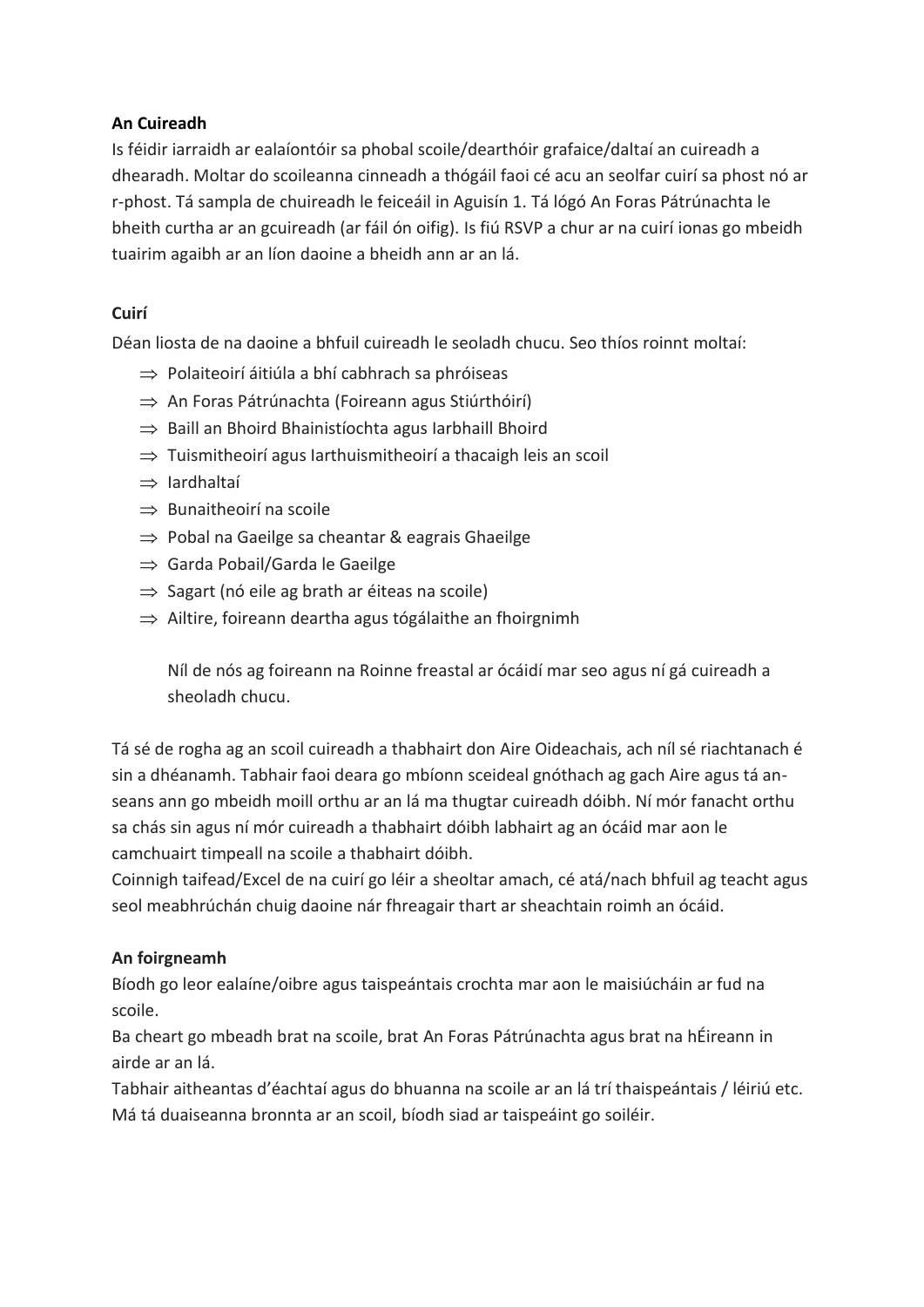#### **An Garda Síochána**

Cuir in iúl don stáisiún áitiúil go mbeidh an ócáid seo ag dul ar aghaidh. Deimhnigh leo cé acu an mbeidh/nach mbeidh VIP ann m.sh. Aire Rialtais agus cé na socruithe maidir le trácht/páirceáil atá ar intinn ag an scoil. Is féidir go mbeidh comhairle ar fáil ó na Gardaí ar an ábhar sin, má tá gá léi.

#### **Ceiliúradh foirne**

Eagraigh ceiliúradh sa seomra foirne cúpla lá roimh ré mar ní bheidh sé ar chumas gach múinteoir/cúntóir a bheith i láthair ag an ócáid oifigiúil.

#### **Clár ama don ócáid**

Ba cheart liosta a bheith ann de na freagrachtaí a bheidh ar gach duine ar an lá. Ba cheart go mbeadh an liosta sin ag na hionadaithe atá ag stiúradh ar an lá – tuistmitheoirí, fear an tí, príomhoide etc.

#### **Cleachtadh**

Bí cinnte go mbeidh cleachtadh iomlán ar an ócáid eagraithe roimh ré, é sin sa bhreis ar aon chleachtadh ar amhráin etc.

#### **Cosaint Leanaí/GDPR**

Cuirfidh An Foras Pátrúnachta seirbhís ríomhfhiosraithe ar fáil d'aon duine atá le próiseáil mar chuid den ócáid. Má tá aon amhras ort maidir leis seo, déan teagmháil leis an oifig. Ós rud é go mbeidh grianghrafanna/físeáin á dtógáil ar an lá, tá sé ríthábhachtach go mbeidh cead an t-ábhar sin a roinnt. Go minic, bíonn foirm toilithe comhlánaithe ag tuismitheoirí/caomhnóirí a dhéanfaidh an gnó ach mura bhfuil, tá toil le lorg uathu. Maidir le daltaí nach mbeidh an toil sin tugtha, tá na daltaí sin le bheith faoi stiúir múinteoirí i ranganna le cinntiú nach mbeidh siad os comhair cheamara.

#### **Físeán / Grianghrafadóir**

Is féidir leis an scoil an-luach a bhaint as poiblíocht na hócáide. Cuireann pobal an cheantair spéis ina leithéid agus cabhraíonn sé clárúcháin a mhealladh. Moltar go láidir grianghrafadóir agus/nó físghrafadóir a eagrú don ócáid. Déanann roinnt scoileanna an físeán a thaispeáint go beo sna seomraí ranga do na páistí ar an lá.

Uaireanta bíonn físeáin curtha le chéile ag scoileanna le blúiríní den obair laethúil a bhíonn ar siúl sa scoil le taispeáint don lucht féachana ar an lá mar chuid den ócáid.

#### **Glantóirí/Airíoch**

Déan socrú leis na glantóirí go mbeidh glanadh mór déanta ar an scoil an lá roimhe. Cinntigh leis an airíoch go mbeidh plandaí & bláthanna curtha, go mbeidh an féar gearrtha, fuinneoga glanta agus go bhfuil aon cheist Sláinte & Sábháilteacht socraithe tamall roimh an ócáid.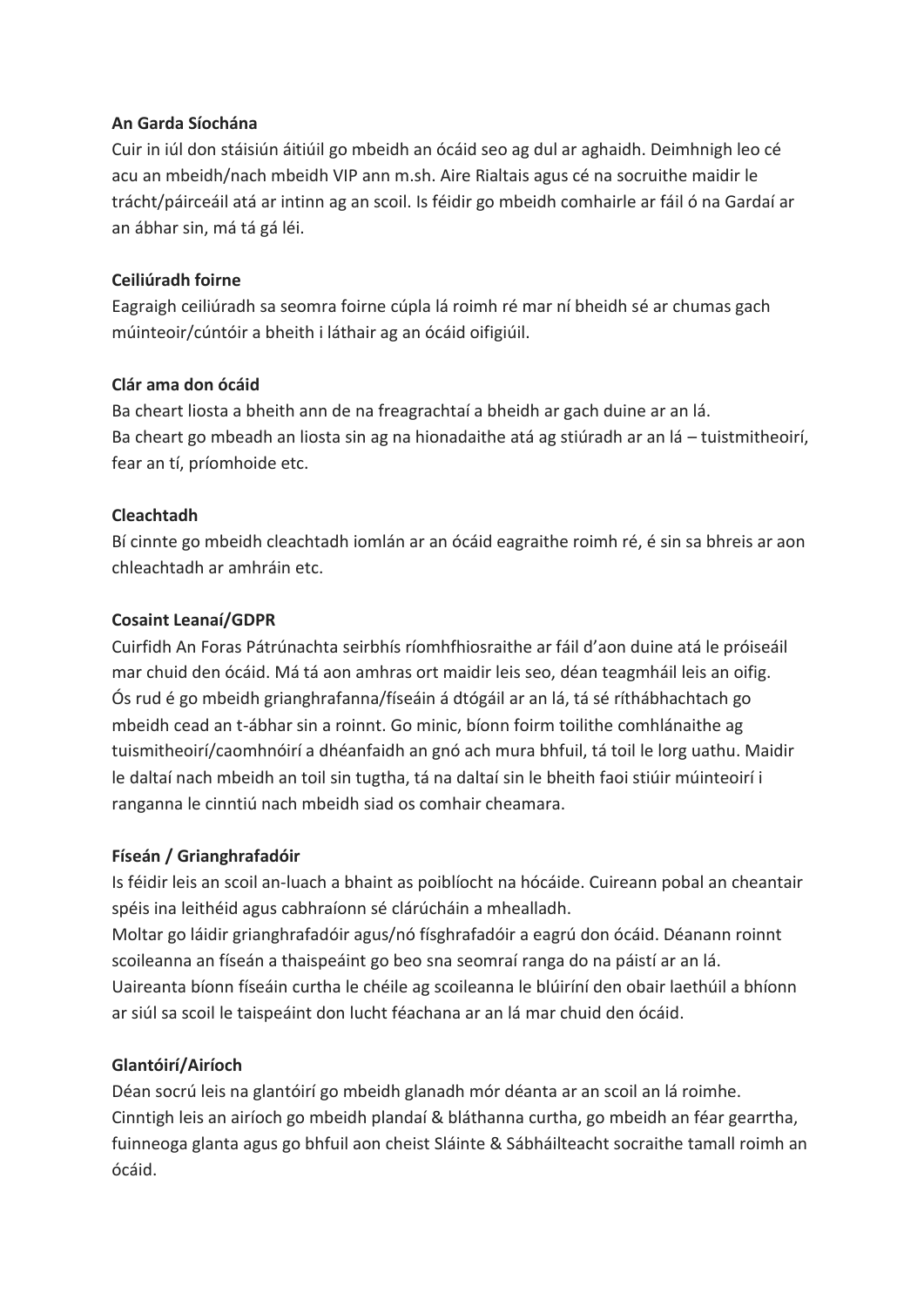#### **Na Meáin/Meáin shóisialta**

Scríobh preasráiteas roimh an ócáid (tá teimpléad in Aguisín 2) agus faigh amach cé na seoltaí ríomhphoist leis an bpreasráiteas móide grianghraif a sheoladh chucu ar an lá. Mura mbeidh an scoil ag baint úsáide as an teimpléad san aguisín, ní mór don scoil alt don phreasráiteas a fháil ón bhForas Pátrúnachta (trí rphost a sheoladh chuig [jill@foras.ie\)](mailto:jill@foras.ie). Is féidir cuireadh a thabhairt do na meáin áitiúla & do na meáin Ghaeilge freastal ar an ócáid.

Tá an preasráiteas le seoladh chuig na nuachtáin áitiúla, raidió áitiúil agus chuig na meáin Ghaeilge [\(nuacht@tg4.ie](mailto:nuacht@tg4.ie) [; nuacht@rte.ie](mailto:nuacht@rte.ie) [; nuacht@tuairisc.ie\)](mailto:nuacht@tuairisc.ie)

Má tá na meáin shóisialta in úsáid ag an scoil, is fiú don té a bheidh i gceannas ar an gcuntas ar an lá plean a ullmhú chun go bhfaighfidh daoine nach mbeidh i láthair blaiseadh den ócáid. Agus cuirí deartha agaibh, is féidir an dearadh céanna a úsáid i dtreo na poiblíochta ar na meáin shóisialta. Bígí ar an eolas gur féidir le scoileanna cuntais Pro de Canva [\(https://www.canva.com/education/\)](https://www.canva.com/education/) a fháil. Bainigí úsáid as seo le snas a chur ar phoiblíocht ar bith ón scoil mura bhfuil buiséad do dearthóir graifice nó eile.

#### **Ba chóir go mbeadh na nithe seo thíos ar an bhfógra poiblí:**

- Lógó na Scoile
- Lógó An Foras Pátrúnachta
- Sonraí na hócáidí (i nGaeilge agus i mBéarla le freastal ar an lucht féachanna is mó)
- Sonraí teagmhála le gur féidir le daoine a suim san ócáid a chlárú
- Dathanna deasa geala agus grianghraif tarraingteacha más ann dóibh

Déanaigí cinnte fógraí mar gheall ar an ócáid a chur amach ar na hardáin uile atá agaibh mar scoil (Facebook, Twitter, Instagram). Is féidir cúpla fógra a sceidealú le linn tréimhse míosa roimh an ócáid le freastal ar lucht féachanna níos leithne [\(https://business.facebook.com](https://business.facebook.com/) do Facebook agus Instagram, [https://tweetdeck.twitter.com](https://tweetdeck.twitter.com/) do Twitter). Is fearr i bhfad dreamanna eile sa cheantar a chlibeáil sna postálacha le haird an mhórphobail a tharraingt ar an ócáid (na meáin áitiúla, grúpaí do thuismitheoirí, club CLG áitiúil, aon dream deonach eile sa cheantar). Bígí cinnte grianghraif a ghlacadh le linn na hócáide ar an lá agus blaiseadh den lá a chur ar na hardáin shóisialta. Bíonn treoir is comhairle ar fáil ó [jill@foras.ie](mailto:jill@foras.ie)

#### **Óráidí**

Níl aon chur chuige amháin ann maidir leis seo ach tá sé le moladh go mbeidh gach óráid réasúnta gearr (5-10 nóiméad) agus go mbeidh ceathrar ar a mhéid ag caint. Moltar fear/bean an tí a cheapadh, duine a labhróidh roimh agus i ndiaidh gach cainteoir. Iarrtar ar an scoil cuireadh a thabhairt d'Ard-Rúnaí An Foras Pátrúnachta, Caoimhín Ó hEaghra, óráid ghearr a thabhairt. Déanann cuid de na daoine seo a leanas óráid de ghnáth: Cathaoirleach an BB, Príomhoide, duine de bhunaitheoirí na scoile / tuismitheoir / aoi speisialta.

Moltar go roinnfidh cainteoirí a n-óráidí le chéile roimh an ócáid chun dúbailt a sheachaint.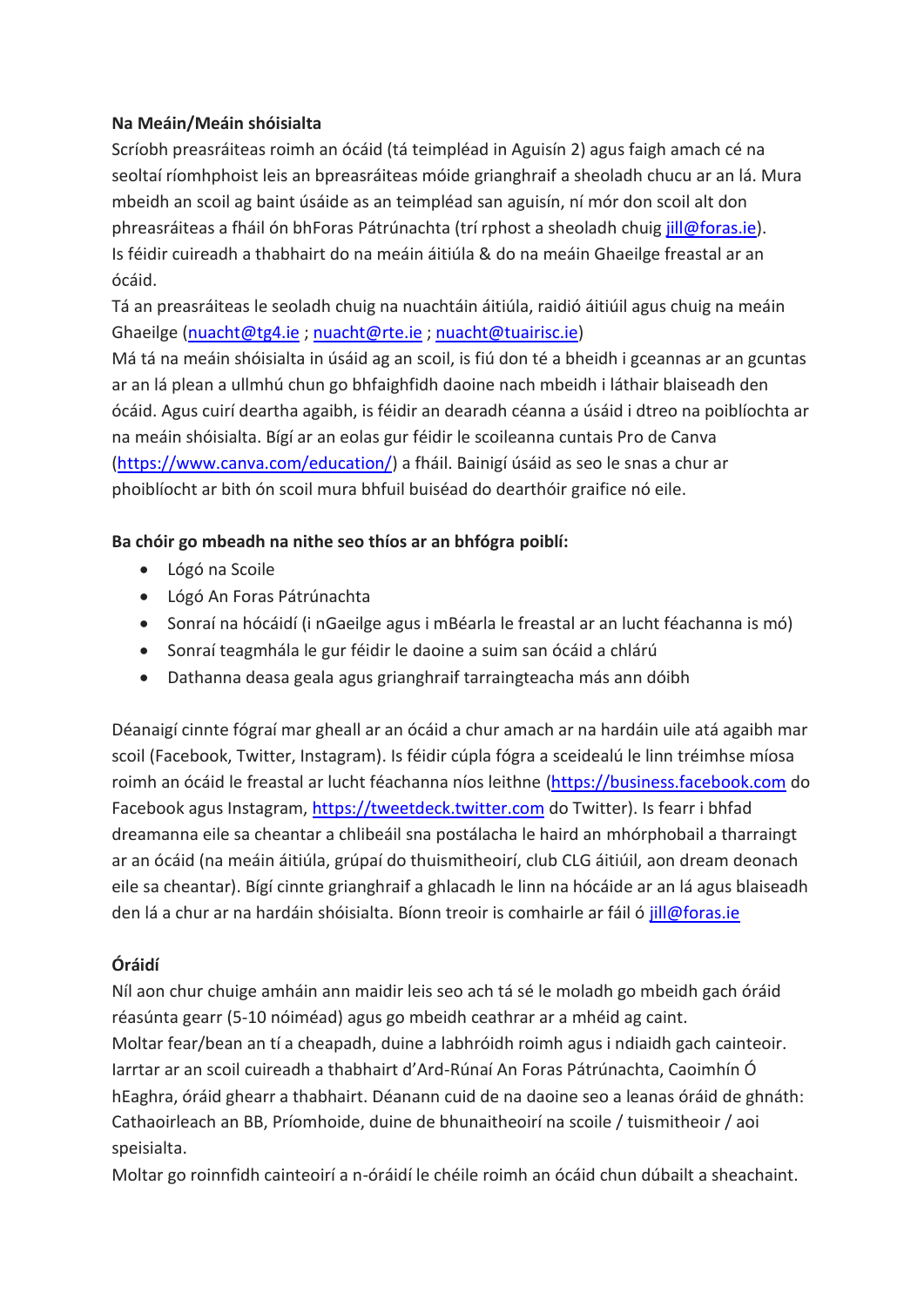#### **Paimfléad**

Níl aon ghá le paimfléad a ullmhú don lucht freastail. Cruthaíonn a leithéid cuid mhór bruscair.

#### **Páirceáil/trácht**

Cén plean atá ann maidir le páirceáil agus trácht? Níl aon dá scoil mar an gcéanna agus tá sé ríthábhachtach go mbeidh baill de chumann na dtuismitheoirí, mar shampla, i gceannas ar thrácht a threorú, comharthaí a chur in airde maidir le páirceáil agus liosta a bheith ullmhaithe maidir le spásanna páirceála curtha i leataobh d'aíonna speisialta. Ba cheart go mbeadh seaicéad sofheicthe á gcaitheamh acu.

#### **Riachtanais theicniúla**

Eagraigh córas fuaime don stáitse. Déan triail teicniúil an lá roimhe. Moltar duine teicniúil a bheith i láthair ar an lá ar eagla go mbeidh fadhbanna leis an gcóras.

#### **Soláistí**

Eagraigh bia do na cuairteoirí i seomra atá saor nó sa halla - bíonn tuismitheoirí nó bialann áitiúil an-mhaith chuige seo.

Cinntigh go bhfuil go leor cupáin, plátaí, gloiní, citil, taephotaí &rl. ordaithe don lá. Socraigh brat boird dheasa le bláthanna do na boird ar a gcuirfear na soláistí. Ní cheadaítear alcól.

#### **Suíocháin**

Mura bhfuil go leor suíochán (do dhaoine fásta) ag an scoil. Is féidir iasacht a eagrú le meánscoil áitiúil nó cathaoireacha rang 5/6 a úsáid.

Cuir ainmneacha na n-aíonna ar na suíocháin sa chéad sraith agus/nó ar na cathaoireacha ar an stáitse.

#### **Tacaíochtaí ó AFP liostáilte**

- Preasráiteas/cuireadh samplach foilsithe sna hAguisíní
- Bolscaireacht ar an ócáid Meáin shóisialta AFP, suíomh & nuachtlitir AFP
- Cuirfidh AFP brat ar fáil
- Cuirfidh AFP fear/bean an tí ar fáil más gá
- Cuirfidh AFP úrlabhraí ar fáil chun labhairt leis na meáin más gá
- Is féidir le ball foirne AFP aire a thabhairt do VIP más gá
- Ríomhfhiosrú na nGardaí
- Comhairle maidir leis an ócáid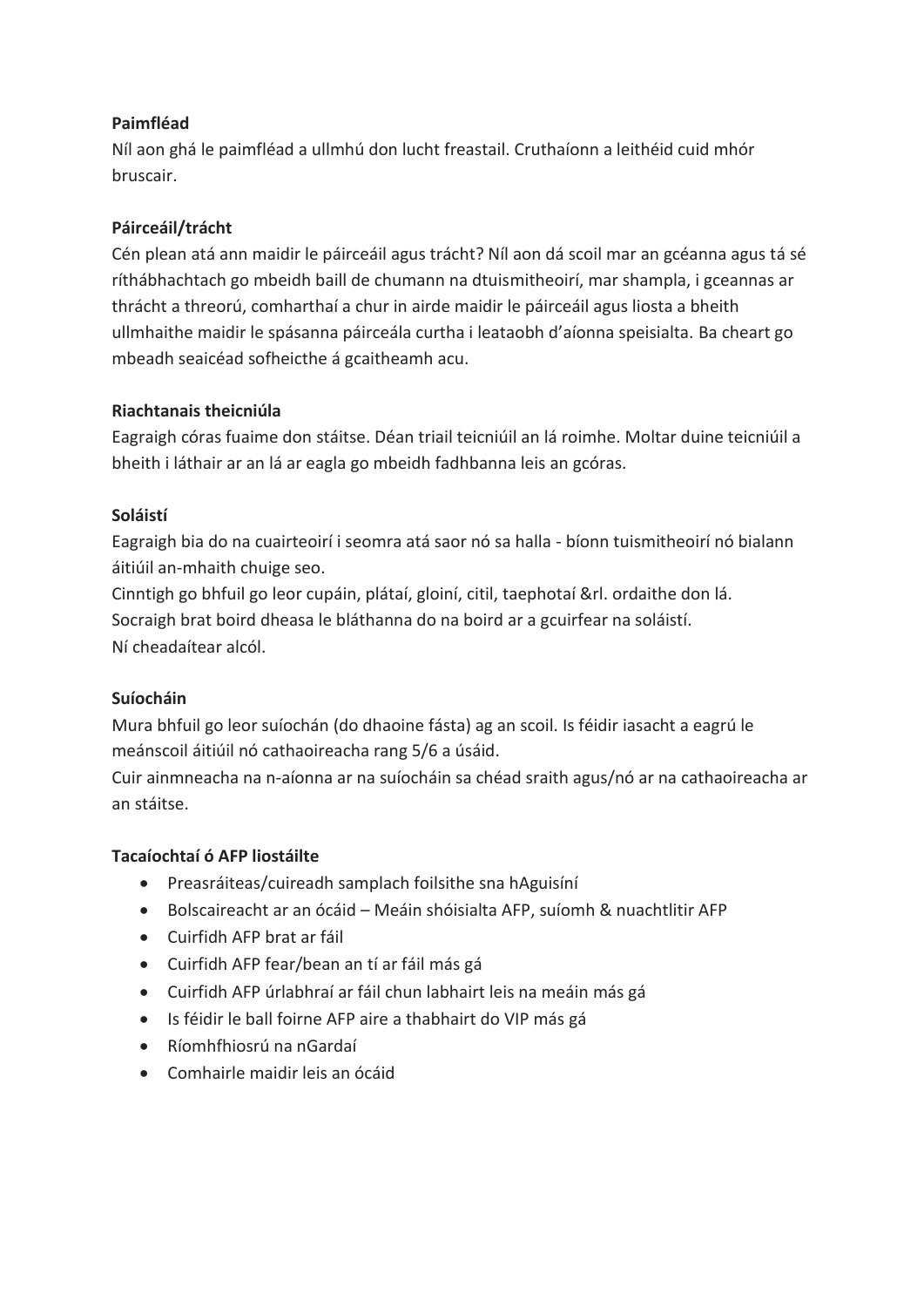## **An ócáid féin**

#### **Bronnadh/Crann a chur**

Go minic, déantar bronnadh ar bhunaitheoirí/iarphríomhoide/eile.

Freisin, is deas an cuimhneachán é nuair a bhronnann an scoil teastas/peann luaidhe/bonn deartha go speisialta ar gach páiste sa scoil ar an lá ionas go mbeidh cuimhne acu ar an lá go deo.

Déantar crann a chur go minic mar aitheantas ar an ócáid – *as an síol is lú a fhásann an crann is mó –* nó in ómós do dhuine de phobal na scoile atá imithe ar shlí na fírinne.

#### **Fáiltiú ar an lá**

Cuir comharthaí fáilte/bunting taobh amuigh den scoil. Roghnaigh páistí as ard-ranganna le bheith ina bhfáilteoirí ar an lá. Bí cinnte go bhfuil an teanga cuí acu chun fáilte a fhearadh roimh na cuairteoirí. Ba chóir go mbeadh duine ainmnithe chun fáilte a chur roimh gach aoi speisialta agus iad a threorú chuig a suíochán.

#### **Ribín a ghearradh**

Tá cúpla rogha ann.

Déanann Caoimhín mar Ard-Rúnaí an ribín a ghearradh de ghnáth leis an bPríomhoide agus Cathaoirleach ag a dhá thaobh.

D'fhéadfaí iarraidh ar pholaiteoir nó ar an dalta is sine agus is óige an ribín a ghearradh mura mbeidh an Príomhoide agus Cathaoirleach ag iarraidh seasamh isteach.

#### **Meáin/grianghrafadóir**

Iarr ar an ngrianghrafadóir cúpla grianghraif samplach a sheoladh ar ríomhphost chuig an scoil chun go mbeidh sibh in ann na grianghraif a sheoladh amach leis an bpreasráiteas. Seol an preasráiteas i gcorp an r-phoist seachas mar cheangaltán.

#### **Taispeántas don lucht freastail**

Smaoinigh faoi na buanna atá ag an scoil- an bhfuil cór / banna ceoil / ealaíontóirí / aisteoirí / damhsóirí maithe sa scoil gur féidir seó beag a chur ar siúl?

Mura bhfuil d'fhéadfaí cuireadh a thabhairt do bhanna ceoil na nGardaí nó banna ceoil áitiúil m.sh. Comhaltas teacht chun seinm.

Cuirfidh fear/bean an tí tús leis an ócáid. Beidh óráidí, ceol, damhsa ar siúl ansin agus aon bhronnadh ag an deireadh. Ina dhiaidh sin ar fad, d'fhéadfaí aíonna a thabhairt chun crann a chur agus siúlóid threoraithe a thabhairt dóibh timpeall na scoile sula gcuirfear soláistí ar fáil dóibh.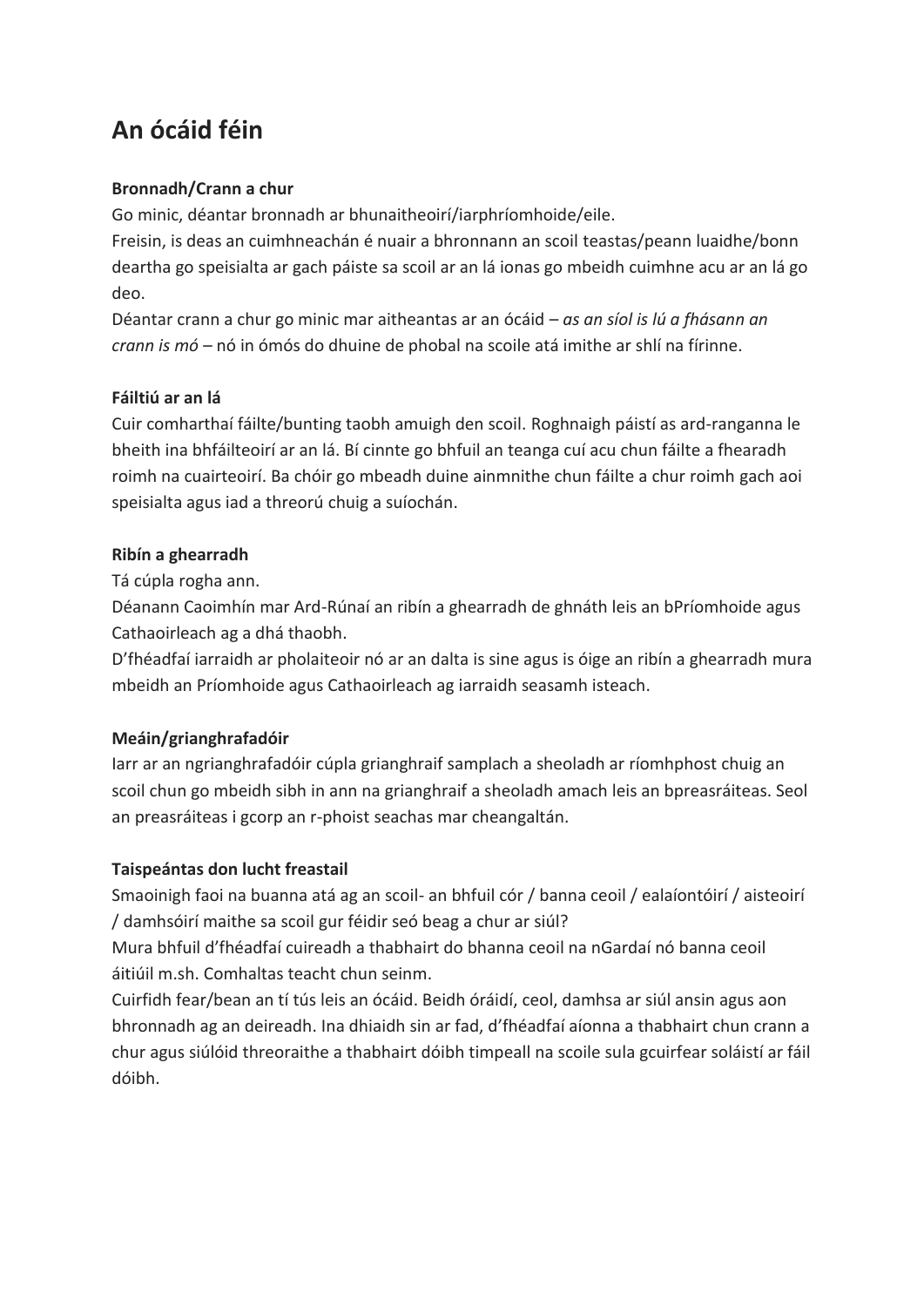### Aguisín 1 - Cuireadh samplach

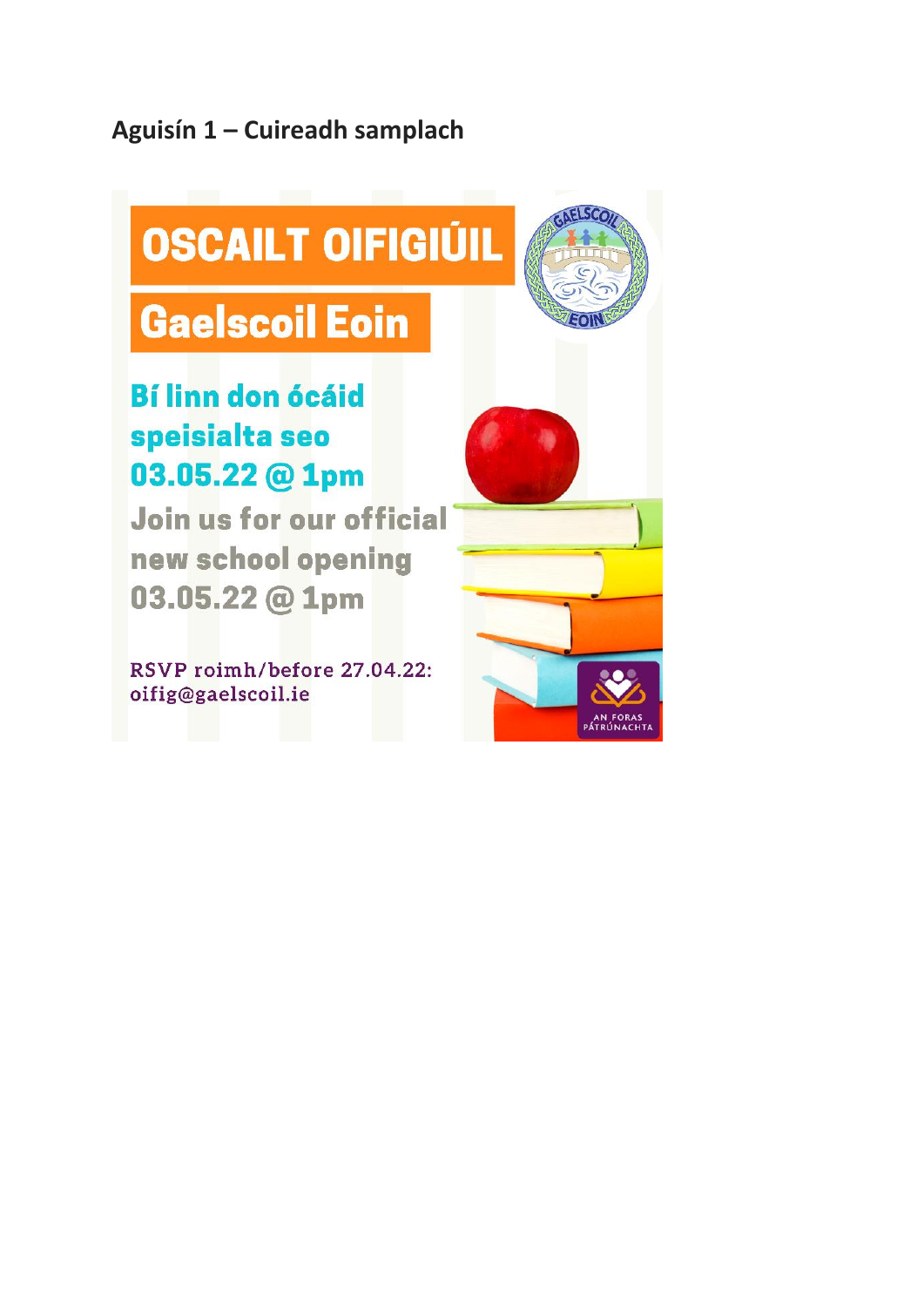#### **Aguisín 2 – Teimpléad de Phreasráiteas (Béarla & Gaeilge)**

#### **PRESS RELEASE**

#### Thursday, 1<sup>st</sup> September 2022

#### **Brand new building for Gaelscoil XXXX opens its doors**

#### Largest gaelscoil in the county to expand in new building

A new, state of the art [An Foras Pátrúnachta](http://www.foras.ie/en) primary school, Gaelscoil XXXX, based on the XXX Road in XXXXX, officially opened its doors for the first time this week.

The new building is equipped with a full range of both practical and academic facilities. There is also a special education unit, including a sensory garden. The inclusion of this unit ensures that students with special needs can complete their Irish-medium education in the school. Additional facilities at the school include an outdoor classroom, polytunnel & geology garden.

Speaking today, XXXX, principal of Gaelscoil XXXXX said: "We are delighted that we have finally opened the doors to our brand new school premises. This is the result of  $X$  years of hard work by parents, staff, Board of Management and our patron An Foras Pátrúnachta.

"It is really encouraging that the Irish language is so popular in this area, and that students with such diverse backgrounds and cultures have chosen to learn through Irish. We look forward to welcoming many new families into our wonderful new school."

The gaelscoil has been based at a temporary facility in XXXX since XXXX. Many of the children attending the school travel to the gaelscoil to access Irish-medium education.

Commenting today, Caoimhín Ó hEaghra, General Secretary of An Foras Pátrúnachta, said: "Demand for places in gaelscoileanna has never been greater. This excellent new building will cater for the growth in Irish-medium education locally. Parents are aware more than ever of the extra benefits immersion education provides – students perform better academically, find it easier to learn a third language and benefit from greater employment opportunities.

"As the largest patron of Irish-medium schools, we are delighted to begin this new chapter in XXXXX. An Foras Pátrúnachta schools are educating 17,000 students and our schools our open to everyone. Our aim is to provide an excellent education through the Irish language to every child in Ireland who wants it."

#### **ENDS**

#### **Contact: XXXXX, Principal/Chairperson / Tel: 08XXXXXXXXX**

- Interviews will be available with school principal XXXX, XXXX of An Foras Pátrúnachta, and with parents and students on request.
- Photographer XXXXXXXXX, will be issuing photos to photodesks after the event.